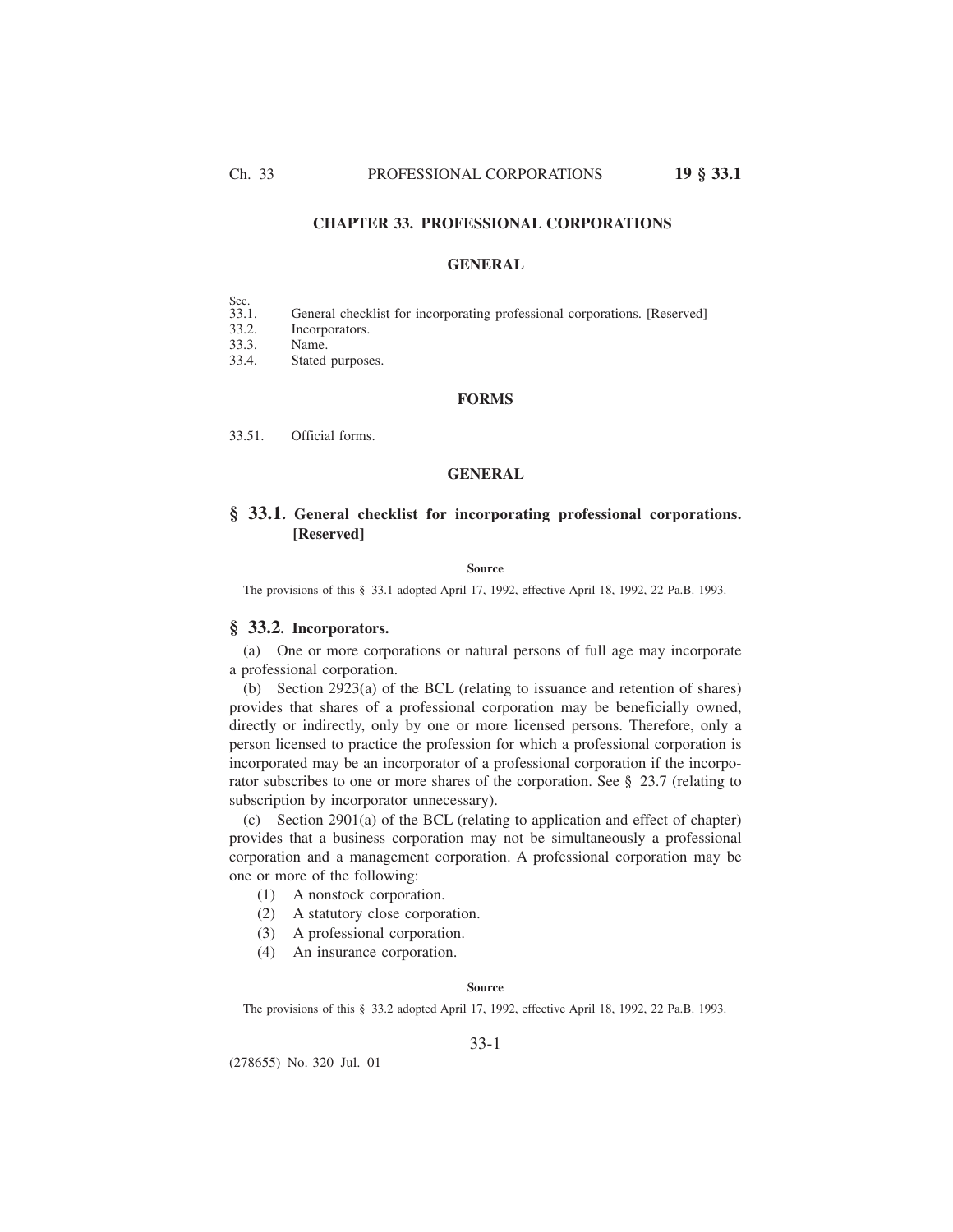(a) The requirements set forth in § 23.3 (relating to business corporation names) are not applicable to a professional corporation name if the name contains and is restricted to the name or the last name of one or more of the present, prospective or former shareholders or of individuals who were associated with a predecessor or whose individual name appeared in the name of the predecessor. The name of a professional corporation may also contain one or more of the following:

- (1) The word ''and'' or a symbol or substitute for it.
- (2) The word ''Associates.''
- (3) The term ''P.C.''
- (b) The following are examples of the provisions set forth in subsection (a):

| Permitted                        | Not Permitted                    |
|----------------------------------|----------------------------------|
| John Doe, M.D.                   | Doe & Roe, P.A.                  |
| Doe and Roe                      | Roe Medical Associates           |
| Doe $\&$ Roe, P.C.               | Medical Service                  |
| Doe & Roe                        | Medical Service Associates       |
| Doe and Roe Associates           | Medical Service Associates, P.A. |
| Doe & Roe Associates             |                                  |
| Roe Medical Associates, Inc.     |                                  |
| Medical Service, Inc.            |                                  |
| Medical Service Associates, P.C. |                                  |

(c) Section 2921(a) of the BCL (relating to corporate name) provides that a professional corporation may not adopt a name which is prohibited by law or the ethics of the profession in which the corporation is engaged or by rule or regulation of the court, department, board, commission or other government unit regulating the profession. The Department is not responsible for enforcing the provision, and under section 103(a) of the code (relating to subordination of title to regulatory laws) the filing by the Department of a document containing an improper name will not protect the incorporators and the professional corporation from disciplinary action by the authorities responsible for the regulation of the profession. See § 17.9 (relating to professional names).

#### **Source**

The provisions of this § 33.3 adopted April 17, 1992, effective April 18, 1992, 22 Pa.B. 1993.

# **§ 33.4. Stated purposes.**

Section 2903 of the BCL (relating to formation of professional corporations) provides as follows:

33-2

(1) Except as provided in paragraph (2), a corporation may be incorporated as a professional corporation in the manner provided in the BCL only for the

(278656) No. 320 Jul. 01

*2001 Commonwealth of Pennsylvania*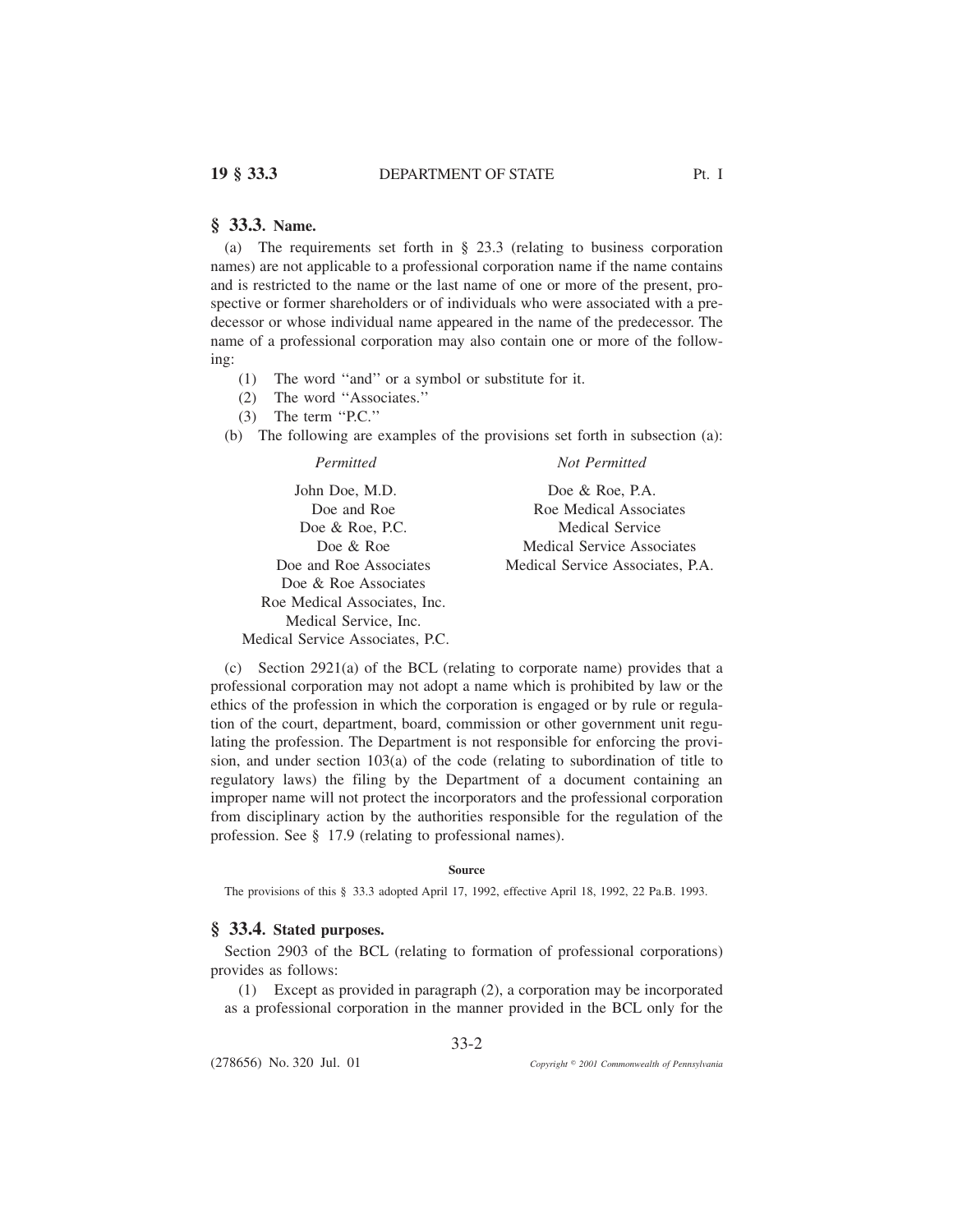purpose of rendering one specific kind of professional service. The articles of a professional corporation shall contain a heading stating that it is a professional corporation.

(2) A professional corporation may be incorporated to render two or more specific kinds of professional services to the extent that one of the following exists:

(i) The several shareholders of the professional corporation, if organized as a partnership, could conduct a combined practice of the specific kinds of professional services.

(ii) The court, department, board, commission or other government unit regulating each profession involved in the professional corporation has by rule or regulation applicable to professional corporations expressly authorized the combined practice of the profession with each other profession involved in the corporation.

#### **Source**

The provisions of this § 33.4 adopted April 17, 1992, effective April 18, 1992, 22 Pa.B. 1993.

### **Cross References**

This section cited in 19 Pa. Code § 23.4 (relating to stated purposes).

### **FORMS**

# **§ 33.51. Official forms.**

The following official forms have been promulgated under this chapter and appear in Appendix A:

Form DSCB: 15-2904 (Articles of Amendment-Election of Professional Corporation Status-Domestic Business Corporation).

Form DSCB: 15-2905 (Statement of Election of Professional Corporation Status).

#### **Source**

The provisions of this § 33.51 adopted April 17, 1992, effective April 18, 1992, 22 Pa.B. 1993.